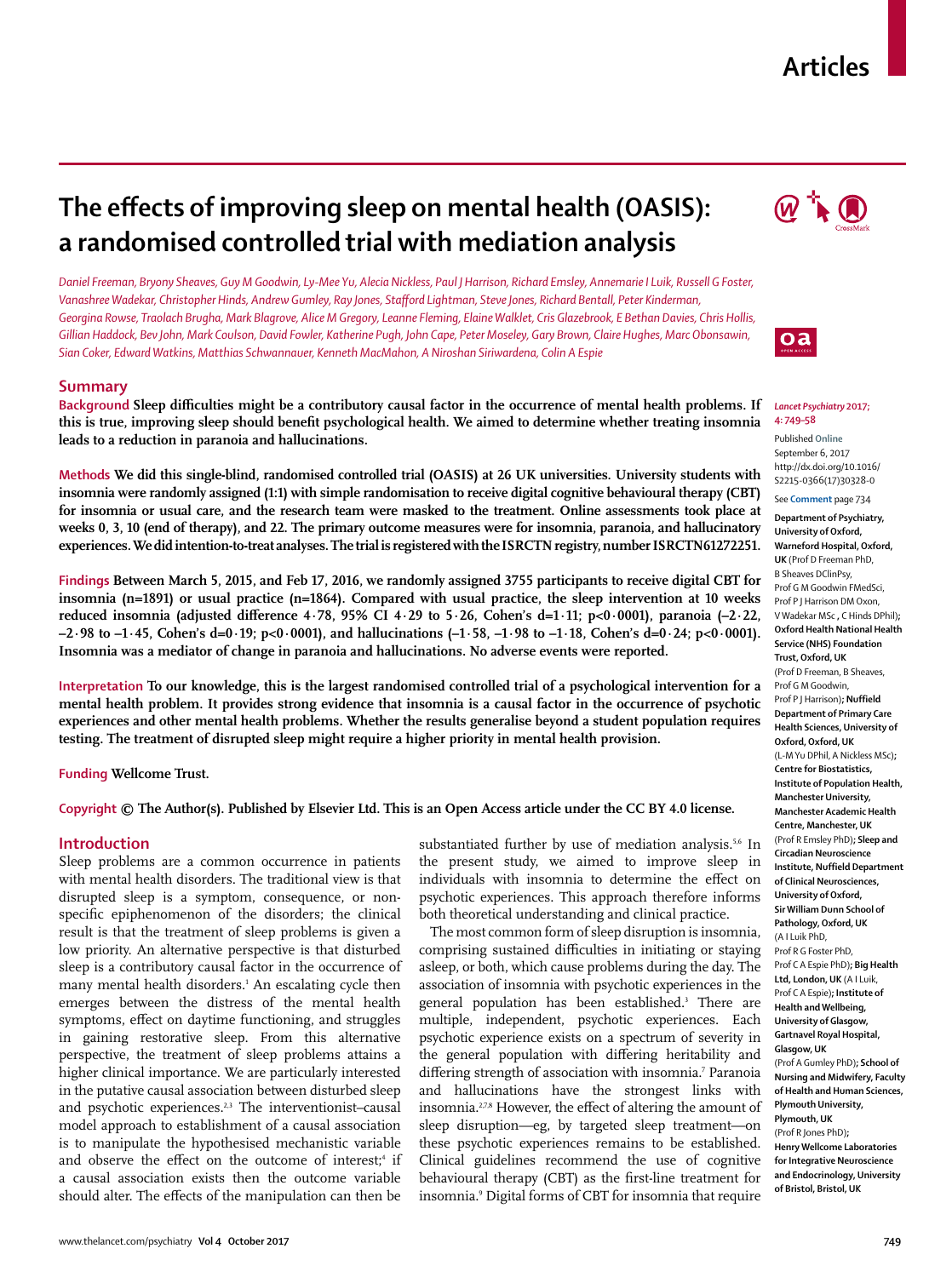(Prof S Lightman PhD)**; Spectrum Centre for Mental Health Research, Faculty of Health and Medicine, Lancaster University, Lancaster, UK** (Prof S Jones PhD)**; Psychological Sciences, Institute of Psychology Health and Society, University of Liverpool, Liverpool, UK** (Prof P Kinderman PhD)**; Clinical Psychology Unit, Department of Psychology, University of Sheffield, Sheffield, UK** (Prof R Bentall PhD, G Rowse DClinPsy)**; Department of Health Sciences, College of Medicine, Biological Sciences and Psychology, Centre for Medicine, University of Leicester, Leicester, UK**  (Prof T Brugha MD)**; Department of Psychology, University of Swansea, Swansea, UK** (Prof M Blagrove PhD)**; Department of Psychology, Goldsmiths, University of London, London, UK** (Prof A M Gregory PhD)**; Department of Psychology, University of Strathclyde, Glasgow, UK** (L Fleming PhD)**; Department of Psychology, Institute of Health and Society, University of Worcester, Worcester, UK** (E Walklet MSc)**; Division of Psychiatry and Applied Psychology, School of** 

**Medicine** (Prof C Glazebrook PhD, Prof C Hollis PhD) **and National Institute for Healthcare Research MindTech Healthcare Technology Co-operative, Institute of Mental Health** (Prof C Glazebrook, E B Davies PhD, Prof C Hollis)**, University of Nottingham, Nottingham, UK; Division of Psychology and Mental Health, School of Health Sciences, University of Manchester, Manchester, UK** (Prof G Haddock PhD)**; School of Psychology and Therapeutic Studies, University of South Wales, Treforest, UK** (Prof B John PhD)**; Department of Psychology, School of Science and Technology, University of Middlesex, London, UK** (M Coulson PhD)**; Department of Psychology, University of Sussex, Brighton, UK** (Prof D Fowler MSc)**; Sussex Partnership NHS Foundation Trust, Worthing, UK** (Prof D Fowler, K Pugh DClinPsy)**; Department of Clinical, Educational and Health** 

## **Research in context**

## **Evidence before this study**

If insomnia is a contributory cause of psychotic experiences, then the key test is whether improving sleep will lead to a reduction in psychotic experiences. We therefore searched for randomised controlled studies that set out to reduce insomnia and examine the effects on psychotic experiences. On June 23, 2017, we searched the entire archive (ie, using no date restrictions) of PubMed for: (Sleep OR Insomnia) AND (Delus\* OR Hallucinat\* OR Psychosis OR Psychotic OR Schizophren\*) AND (CBT OR hypnotic OR medication) AND (Random\* OR RCT). 130 papers were identified and only two were randomised controlled trials that tested the effects of sleep treatment on psychotic experiences, with the larger of the trials being our own with 50 patients with schizophrenia or related disorders. These trials were underpowered to determine with any precision the potential link between insomnia and psychotic experiences.

# **Added value of this study**

We undertook what might be the largest randomised controlled trial to date of a psychological treatment. It is the

no therapist to be present have been shown to be efficacious as well.10–12 In patients with current delusions and hallucinations, results of our pilot randomised controlled trial<sup>13</sup> have shown that insomnia can be substantially reduced with CBT, but the trial was underpowered to establish with sufficient precision the consequences for psychotic experiences. Therefore, we undertook a clinical trial that was large enough to definitively test the causal association between insomnia and self-reported psychotic experiences.

To test thousands of individuals, we did an online study using digital CBT for insomnia treatment. A participant pool (university students) was selected that would be easily reachable (since we would have access to large email lists) and at an age when mental health disorders emerge. We have previously shown in a student population that sleep problems are associated with elevated levels of paranoia, hallucinations, anxiety, depression, and manic symptoms.<sup>8</sup> Our main aim required a comparison between the effects of a reduction in insomnia (in a group receiving recommended treatment) and continued sleep disruption (in a group receiving usual care, which is likely to mean receiving little or no treatment). Clear change in sleep in one group relative to another was required to test the mechanistic hypothesis. We were not investigating the intervention elements that might lead to change. Our primary aim was to find out whether CBT for insomnia, compared with a usual practice control group, reduced insomnia and reduced paranoia and hallucinations by the end of treatment, and whether the changes in insomnia mediated the changes in psychotic experiences. We also aimed to determine the potential effects of sleep improvement on a wider range of mental health outcomes

first study adequately powered to determine the effects of treating sleep dysfunction on psychotic experiences. It shows very clearly that treatment of insomnia in students leads to a reduction in psychotic experiences. A mediation analysis supports this interpretation. Furthermore, the trial is consistent with a small number of other randomised controlled trials that indicate multiple other benefits for mental health when treating sleep problems.

#### **Implications of all the available evidence**

Sleep disruption might have a contributory causal role in the occurrence of psychotic experiences and a wide range of other mental health problems. Adequately powered tests in other populations would be helpful, but research indicating that the treatment of disrupted sleep requires a higher priority in mental health provision is accumulating.

in this general population group. Our secondary aims were to investigate whether digital CBT for insomnia, compared with usual practice, reduced depression, anxiety, nightmares, and mania; improved psychological wellbeing; and led to the occurrence of fewer mental health disorders.

## **Methods**

# **Study design and participants**

We did this single-blind, randomised controlled trial (OASIS; Oxford Access for Students Improving Sleep) of digital CBT versus treatment as usual (usual practice). Screening, informed consent, assessments, allocation to condition, and the delivery of the intervention were carried out online using an automated system, a specially configured instance of True Colours, which is a system for the scheduled collection of outcome measures.<sup>14</sup> Participants in the control group were given access to the sleep intervention after their final assessment. The study received overall ethical approval from the University of Oxford Medical Sciences Inter-Divisional Ethics Committee and then local approvals at the other participating universities. The OASIS trial protocol has been published.<sup>15</sup>

Participants were eligible if they were attending university; had a positive screen for insomnia, as indicated by a score of 16 or lower on the Sleep Condition Indicator (SCI);16 and were 18 years or older. We had no exclusion criteria. 26 UK universities took part (appendix 1), ensuring a range in geographical locations and academic ability. The principal method of recruitment was sending a circular email within universities that contained a link to the web-based screening. When a circular email was not possible, recruitment was via advertisment on websites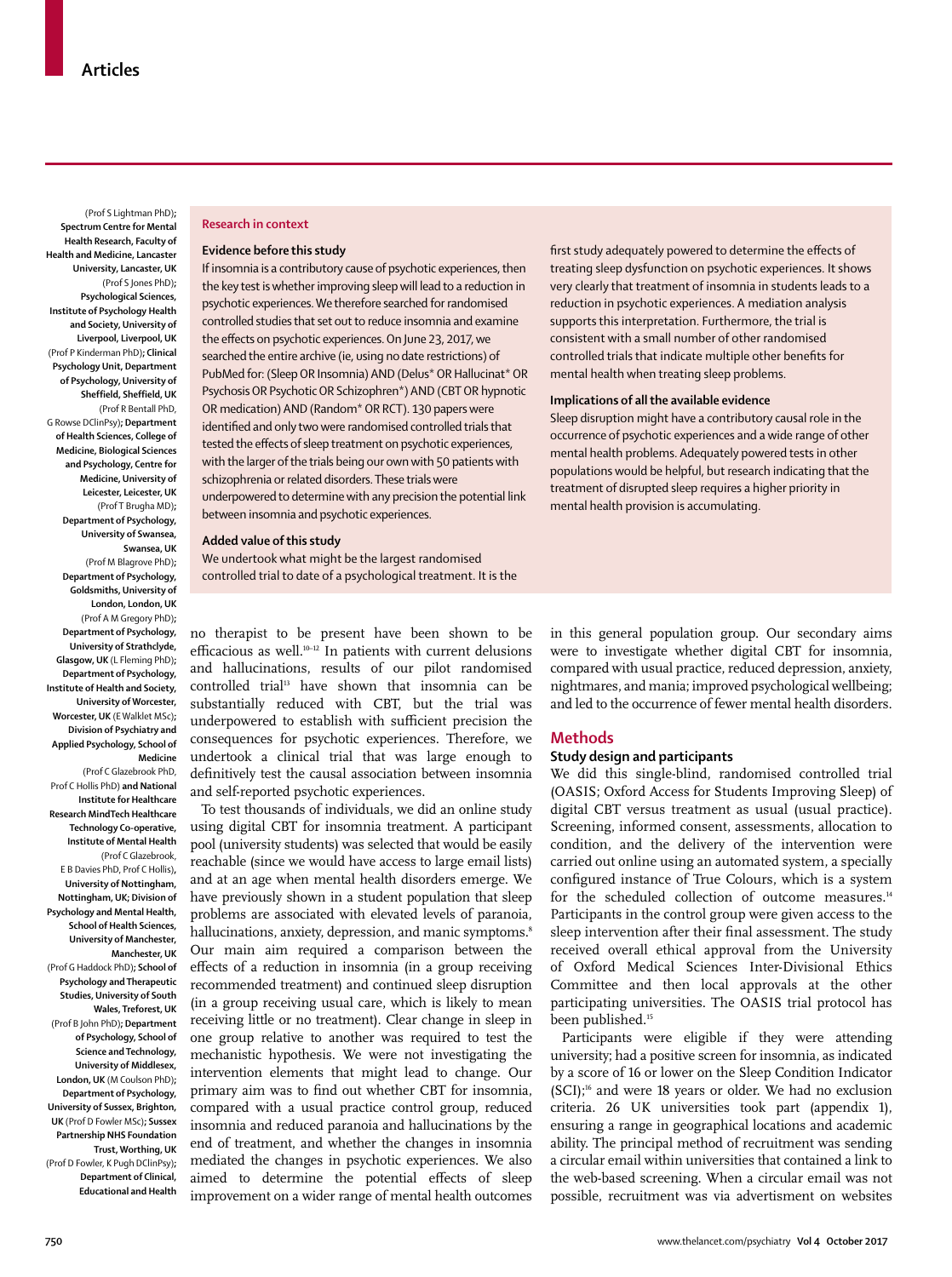and displaying posters, or both. Recruitment began on March 5, 2015, and ended on Feb 17, 2016. We collected the final data on July 28, 2016.

## **Randomisation and masking**

As recommended for large clinical trials, $17$  we used simple randomisation (1:1) with an automated online system, ensuring that the research team was unable to affect randomisation. Participants completed all the assessments independently online and therefore their responses could not be affected by the trial team.

# **Procedures**

Assessments took place at weeks 0 (baseline), 3, 10 (end of therapy), and 22. The week 3 assessment comprised only the primary outcome measures. The week 3 assessment was carried out to assess in the mediation analyses the temporal order of changes. Participants received an email prompt to complete the assessments online. The order of the assessments was consistent across timepoints. If participants did not complete the assessment, then they received up to two email reminders 2 days apart.

The CBT for insomnia intervention is called [Sleepio.](www.sleepio.com)11,18 It is provided in six sessions, lasting an average of 20 min each. Sessions are unlocked weekly, although participants can move at a slower pace. The full programme is accessible via any web browser and all participants start the programme online. Certain tools (eg, sleep diaries and relaxation audios) could also be accessed using the web browser of a smartphone. All of the sessions, sleep diaries, relaxation audios, and the scheduling tool could be accessed with an iPhone. Completion of an initial assessment drives the algorithms that personalise the programme. For example, the assessment leads to a tailored choice of treatment goal, with progress then reviewed at each subsequent session. The treatment includes behavioural, cognitive, and educational components. The behavioural techniques include sleep restriction (ie, reducing the sleep window to enhance sleep consolidation), stimulus control (eg, getting out of bed after 15–20 min of wakefulness), and relaxation (eg, tensing and relaxing muscles when in bed). The cognitive techniques include paradoxical intention (eg, trying to stay awake), belief restructuring (eg, targeting unrealistic expectations about sleep), mindfulness (eg, acknowledging thoughts and feelings without dwelling on them), imagery (eg, generating positive mental images), and putting the day to rest (eg, setting time aside to reflect on the day). The educational component covers information about the processes of sleep and sleep hygiene. The programme is interactive, and content is presented by an animated therapist. Participants make a time for the session and are prompted via email or text message via a short message service if they do not attend. Participants complete daily sleep diaries throughout the intervention, which are used by the programme to tailor the advice. Sleep restriction is introduced in the third session of the course. The animated therapist proposes a new sleep window, which is calculated from the sleep diary data, and engages with the participant to help them select the timing of the window (eg, earlier versus later in the night). A more lenient sleep window is used for those individuals reporting substantial physical problems, other mental health problems, or moderate-to-severe sleepiness. The sleep window is regularly reviewed at each session after it has been introduced. If the sleep diary data indicate a sleep efficiency of 90% or higher, the animated therapist advises that 15 min is added to the sleep window. Throughout the course of therapy, participants had access to a moderated online community and an online library of information about sleep. Participants could also view their online case file, which included four sections: a progress review, a reminder of strategies, an agreed sleep schedule, and a list of further reading. Usual practice (treatment as usual) referred to the current care that the participants were receiving. The amount of treatment input was likely to be minimal, with prescription of medication for a small proportion. We did not attempt to alter the current care that participants received.

# **Outcomes**

The primary outcomes were insomnia, paranoia, and hallucinatory experiences. The primary measure for insomnia was the SCI-8.16 This score is an 8-item measure, validated against DSM-5 criteria, assessing sleep and its impact on daytime functioning over the past week. Scores can range from 0 to 32 with higher scores indicating better sleep. A clinical cutoff of less than 17 correctly identifies 89% of individuals with probable insomnia disorder. We used a version of the SCI that included one additional question, as a secondary outcome, regarding early morning waking. The internal consistency (Cronbach's α at baseline) of the scale in the present study was  $0.63$ .

Paranoia was assessed with the Green et al Paranoid Thought Scales (GPTS), part B.<sup>19</sup> This scale assesses persecutory ideation, and the timeframe used was the past fortnight. The scale comprises 16 items, each rated on a 1 (not at all) to 5 (totally) scale. High scores indicate higher levels of paranoia. The internal consistency of the scale in the present study was 0·94.

The measure for hallucinations was the Specific Psychotic Experiences Questionnaire—Hallucinations subscale.<sup>20</sup> The scale comprises nine items rated on a 0 (not at all) to 5 (more than once per day) scale. The timeframe was the past fortnight. Higher scores indicate greater occurrences of hallucinatory experiences. The internal consistency of the scale in the present study was 0·93.

The secondary outcome measures for sleep were the Insomnia Severity Index (ISI;<sup>21</sup> Cronbach's  $\alpha$  in the present study= $0.67$  and the Disturbing Dreams and Nightmare Severity Index<sup>22</sup> (Cronbach's α in the present

**Psychology, University College London, London, UK**  (J Cape PhD)**; School of Psychology, University of Central Lancashire, Preston, UK** (P Moseley PhD)**; Psychology Department, Royal Holloway, Egham, UK** (G Brown PhD)**; University of Cambridge Centre for Family Research, Cambridge, UK** (Prof C Hughes PhD)**; School of Psychological Sciences and Health, University of Strathclyde, Glasgow UK** (M Obonsawin PhD)**; Department of Clinical Psychology, Norwich Medical School, University of East Anglia, Norwich, UK** (Prof S Coker DPhil)**; SMART Lab, College of Life and Environmental Sciences, Sir Henry Wellcome Building for Mood Disorders Research, University of Exeter, Exeter, UK** (Prof E Watkins PhD)**; School of Health in Social Sciences, University of Edinburgh, Medical School, Edinburgh, UK** (Prof M Schwannauer PhD, K MacMahon PhD)**; and Community and Health Research Unit, University of Lincoln, Lincoln, UK** (Prof A N Siriwardena PhD) Correspondence to: Prof Daniel Freeman, Department of Psychiatry, University of Oxford, Warneford Hospital, Oxford OX3 7JX, UK **daniel.freeman@psych.ox.ac.uk** See **Online** for appendix 1

For more on **Sleepio** see www.sleepio.com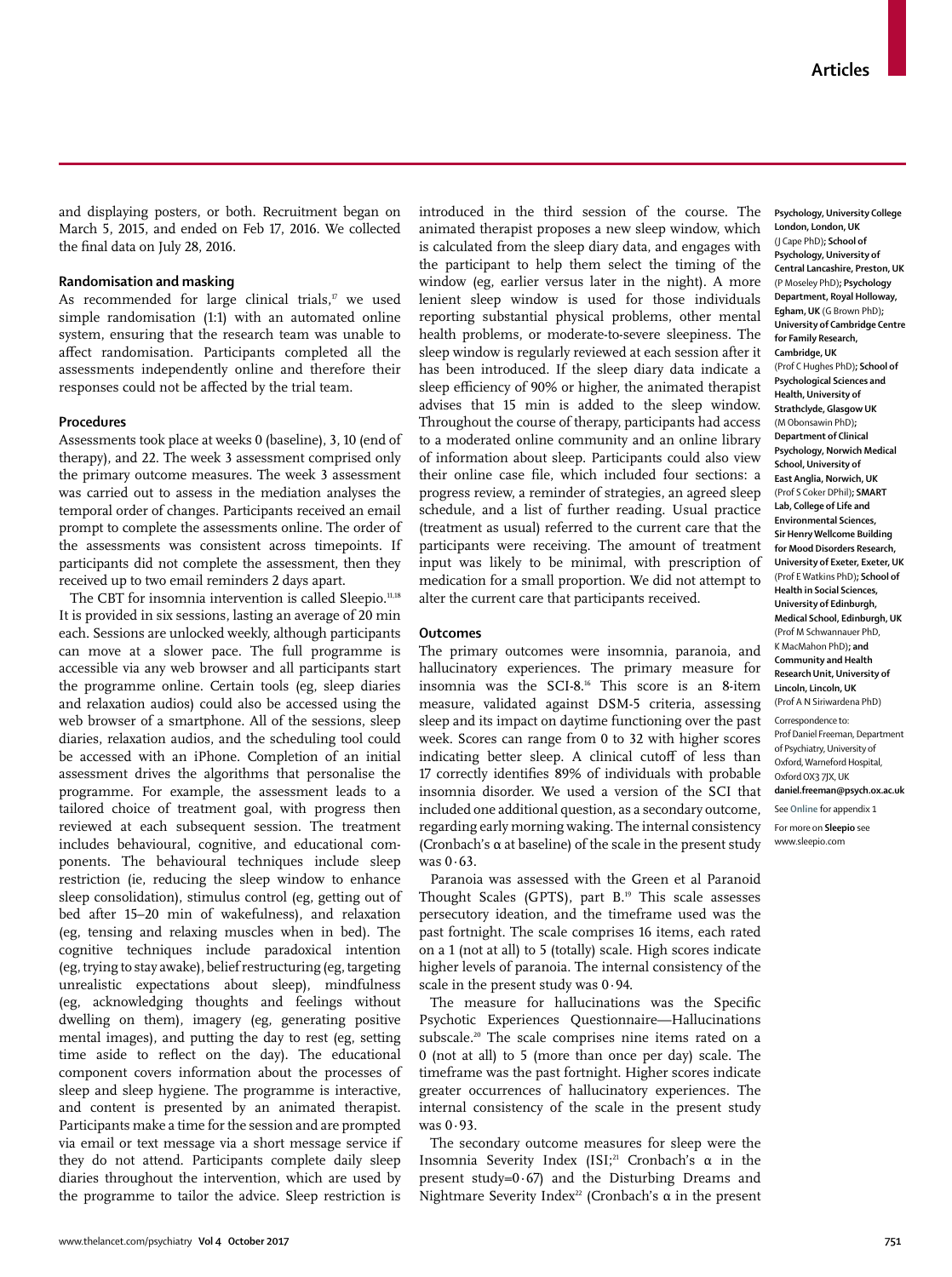study=0·91). The secondary outcome measure for psychotic experiences was the 16-item version of the Prodromal Questionnaire<sup>23</sup> (Cronbach's  $\alpha$  in the present study=0·79). A score of 6 or more has 87% specificity and 87% sensitivity to correctly classify ultra-high risk for psychosis mental states in a help-seeking sample.

The measures to assess affective symptoms were the Patient Health Questionnaire 9-item version<sup>24</sup> (PHQ-9; Cronbach's  $\alpha$  in the present study=0.85), the Generalised Anxiety Disorder 7-item version<sup>25</sup> (GAD-7; Cronbach's α in the present study=0 $\cdot$ 89), and the Altman Mania Scale<sup>26</sup> (Cronbach's  $\alpha$  in the present study=0.64). Psychological wellbeing was assessed with the Warwick–Edinburgh Mental Wellbeing Scale (WEMWBS;<sup>27</sup> Cronbach's α in the present study=0·89), and the Work and Social Adjustment Scale (WSAS;<sup>28</sup> Cronbach's  $\alpha$  in the present  $study=0.83$ ).

To assess the development of mental health disorders, we used established cutoffs on the Prodromal Questionnaire,<sup>23</sup> Altman Mania Scale,<sup>26</sup> PHQ,<sup>24</sup> and GAD-7.25 Participants were also asked at each assessment timepoint whether they were in contact with mental health services, had received a mental health diagnosis, took medication for a mental health problem, or were currently receiving any other psychological therapy.

If the trial team were informed of the occurrence of a serious adverse event for a trial participant, then this was recorded. Serious adverse events were defined as deaths, suicide attempts, serious violent incidents, admissions to secure units, and formal complaints about the online intervention.

## **Statistical analysis**

We calculated the sample size on the basis of change in paranoia (one of the two psychotic symptoms studied), since following this intervention change would be expected to be lower in psychotic experiences than in insomnia. Based on the SDs observed from a previous study<sup>29</sup> for the GPTS (SD 10 $\cdot$ 4), a total sample size of 2614 participants (ie, 1307 per group) would provide 90% power to detect a small effect size in paranoia, with a standardised mean difference of 0·15, while accounting for a high amount of expected attrition (40%). In a study amendment, the sample size was increased because of a higher than initially expected dropout rate.

An outline of the analysis strategy was provided in the published trial protocol<sup>15</sup> and a full statistical analysis plan was agreed before the trial analysis (appendix 2). All the analyses were validated by a second statistician. Analyses were by intention to treat and were carried out at the end of the last follow-up assessment (with no interim analyses). We analysed each continuous outcome with a linear mixed effects regression model to account for the repeated measures over time, and we analysed binary outcomes with a logistic mixed effects model. Mixed effects models are the recommended statistical technique for analysing clinical trials when outcomes are collected at repeated timepoints,<sup>30</sup> and in this trial included outcome data at weeks 3, 10, and 22 available for all participants who had been randomly assigned. The method has the advantage of implicitly accounting for data missing at random. The estimated (adjusted) treatment differences from these analyses are therefore reported. The linear mixed effects models included the outcome as the response variable, timepoint, randomised group, and baseline score as fixed effects and random effects were estimated for students nested within universities. A student is located within one university, and so to estimate the random intercepts, we accounted for random variation between universities and between students within the same university. We modelled an interaction between time and randomised group as a fixed effect to allow estimation of treatment effect at all three timepoints. Sex and course level were included as covariates in the model. We used an unstructured variance–covariance matrix to model the within-subject error correlation structure. Results are presented as mean adjusted differences in scores between the randomised groups, with 95% CIs and associated twosided p values. We confirmed the normality assumption of the residuals for each outcome. No deviations from normality were apparent and therefore maximum likelihood estimates were reported. We did sensitivity analyses (pattern mixture models, inclusion of baseline covariates predictive of missing data, and imputation) for the three main outcomes, examining the robustness of the results to different assumptions regarding missing data. We calculated standardised effect sizes with Cohen's d, dividing the treatment effect by the shared SD at baseline. We used similar logistic mixed effects models for the secondary binary outcomes.

To test the mediation hypotheses, we determined the extent of mediation of the week 3 and week 10 insomnia scores on the week 10 paranoia and hallucination outcomes. The approach used was similar to the method of Baron and Kenny,<sup>5,31</sup> but made use of linear mixed effects models at each step. The approach involved four steps and three separate model fits. In two separate linear mixed effects models, the intervention was shown to be correlated with the outcome and then with the mediator. We then fitted the data to a third model with the outcome as the response and both the intervention and mediator as covariates. The parameters were extracted as per Baron and Kenny<sup>31</sup> to obtain the total, direct, and indirect effects, and finally the percentage mediation was determined. In all models, we included baseline amounts of both the outcome and mediator as covariates. This method is similar to the mediation analysis in the study by Freeman and colleagues,<sup>32</sup> but made use of linear mixed effects models to account for repeated measurements, rather than through structural equation modelling. We used STATA version 14.1 for the statistical analysis.

[The trial](https://trialsjournal.biomedcentral.com/articles/10.1186/s13063-015-0756-4) is registered with the ISRCTN registry, number ISRCTN61272251.

See **Online** for appendix 2

For the **protocol** see [https://trialsjournal.](https://trialsjournal.biomedcentral.com/articles/10.1186/s13063-015-0756-4) [biomedcentral.com/articles/](https://trialsjournal.biomedcentral.com/articles/10.1186/s13063-015-0756-4)  [10.1186/s13063-015-0756-4](https://trialsjournal.biomedcentral.com/articles/10.1186/s13063-015-0756-4)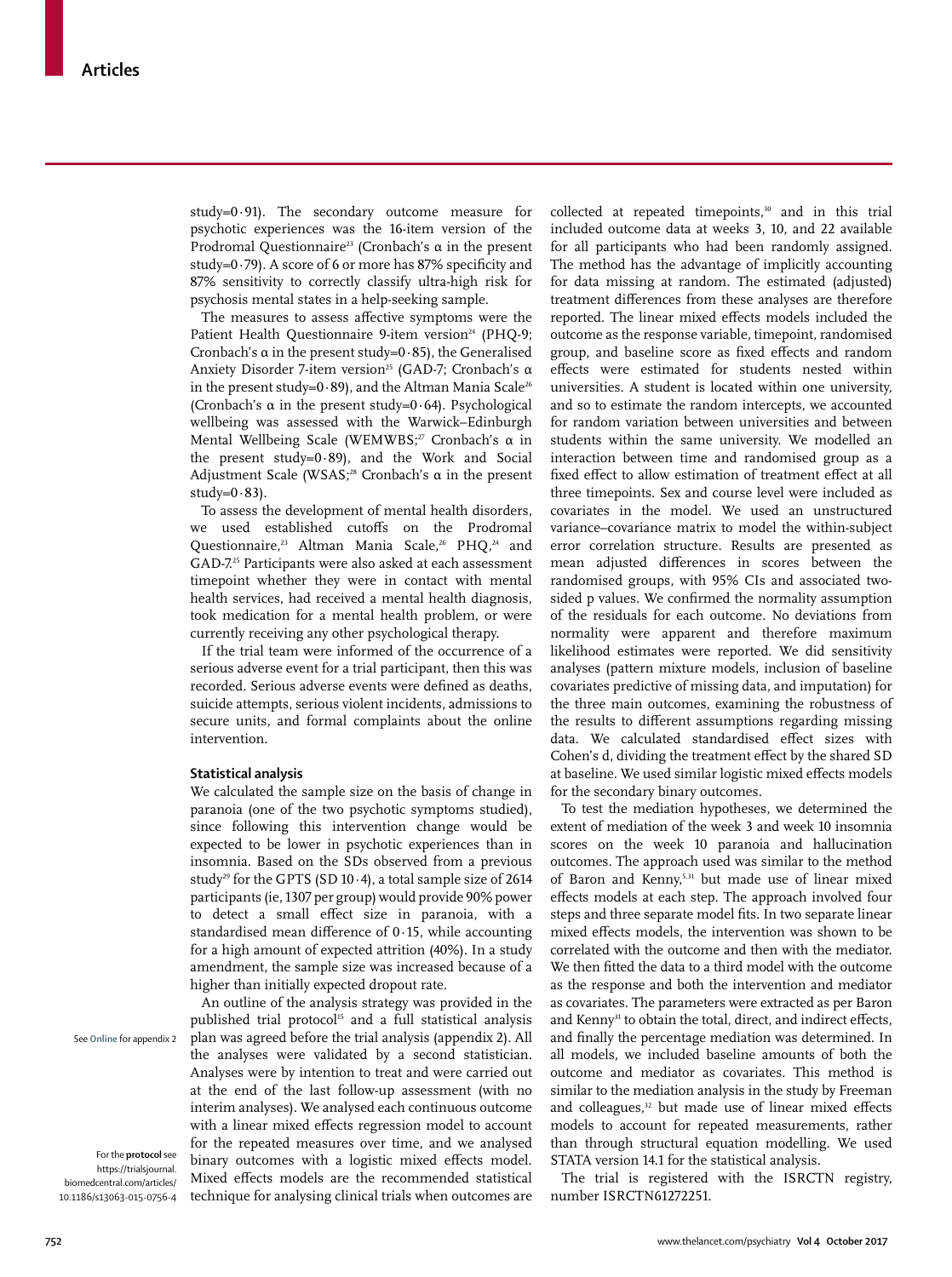## **Role of the funding source**

The funder of the study had no role in study design, data collection, data analysis, data interpretation, or writing of the report. The corresponding author had full access to all the data in the study and had final responsibility for the decision to submit for publication.

# **Results**

Between March 5, 2015, and Feb 17, 2016, we randomly assigned 3755 participants to receive digital CBT for insomnia (n=1891) or usual practice (n=1864; figure). The sample was predominately female, studying for their first university degree, and two-thirds were of white British ethnicity (table 1). Around a fifth of the participants were in contact with mental health services (table 1). The two randomised groups were well matched at baseline (table 1).

Appendix 1 has the full details of the sample, missing data patterns, sensitivity analyses, and all other analyses. The dropout from the study assessments was high (50%) during the course of the study, and was greater in the treatment group than in the control group, with this figure and pattern almost identical to the most comparable previous study.12 The baseline scores for the three primary outcomes (insomnia, paranoia, and hallucinations) were not associated with later missingness (appendix 1). Compared with participants who remained in the study, participants who dropped out from both groups were younger in age and more likely to be male (appendix 1). For the secondary measures, ISI, PHQ-9, Altman Mania Scale, and WSAS scores were slightly higher, and the WEMWBS score was slightly lower, in the missing groups than the non-missing groups (appendix 1).

Treatment uptake was relatively low. In the intervention group, 1302 participants (69%) logged on for at least one treatment session, 953 (50%) accessed at least two sessions, 672 (36%) accessed at least three sessions, 497 (26%) accessed at least four sessions, 390 (21%) accessed at least five sessions, and 331 (18%) accessed six sessions (figure).

Regarding the primary measures, the sleep treatment was associated with significant reductions, at all timepoints, in insomnia, paranoia, and hallucinations compared with the control group (all  $p<0.0001$ ; table 2). The reduction in insomnia after treatment was large, while the reduction in psychotic experiences was small (table 2). After treatment, 454 (62%) of 733 individuals in the treatment group and 326 (29%) of 1142 individuals in the control group scored outside the clinical cutoff for insomnia used for trial entry. The treatment differences were robust to the three different types of sensitivity analyses for missing data (appendix 1). A conservative imputation (given the general improvement in scores in both groups) of missing data was used, whereby the last available measurement for a participant was imputed for all further missing measurements of that participant. All three primary outcome differences remained significant with last observation carried forward imputations (appendix 1). Treatment differences also remained consistent with the primary analysis when we repeated the main analyses covarying for baseline variables that predicted missingness for each outcome. We also used pattern mixture models. Treatment differences would still be significant assuming the missing individuals in the treatment group had outcome scores 2 points worse for insomnia and paranoia, and 1 point worse for hallucinations (predictably the hallucination scale scores were much lower than for the other two outcome variables; appendix 1).

For the mediation analyses, change in sleep over 3 weeks explained 30% of the intervention effect on paranoia at 10 weeks, with change in sleep over 10 weeks accounting for 58% of the treatment effect on paranoia (table 3). Change in sleep over 3 weeks explained 21% of the intervention effect on hallucinations at 10 weeks, with change in sleep over 10 weeks accounting for 39% of the intervention effect on hallucinations. Hence early changes in sleep explain approximately half of the total sleep-mediated changes in psychotic experiences by the end of treatment. In comparison, parallel analyses in the opposite direction indicated that changes in psychotic



#### *Figure:* **Trial profile**

SCI=Sleep Condition Indicator. \*Some participants excluded for two or more reasons. †Not all participants accessed all treatment sessions. ‡Had at least one measurement at week 3, 10, or 22.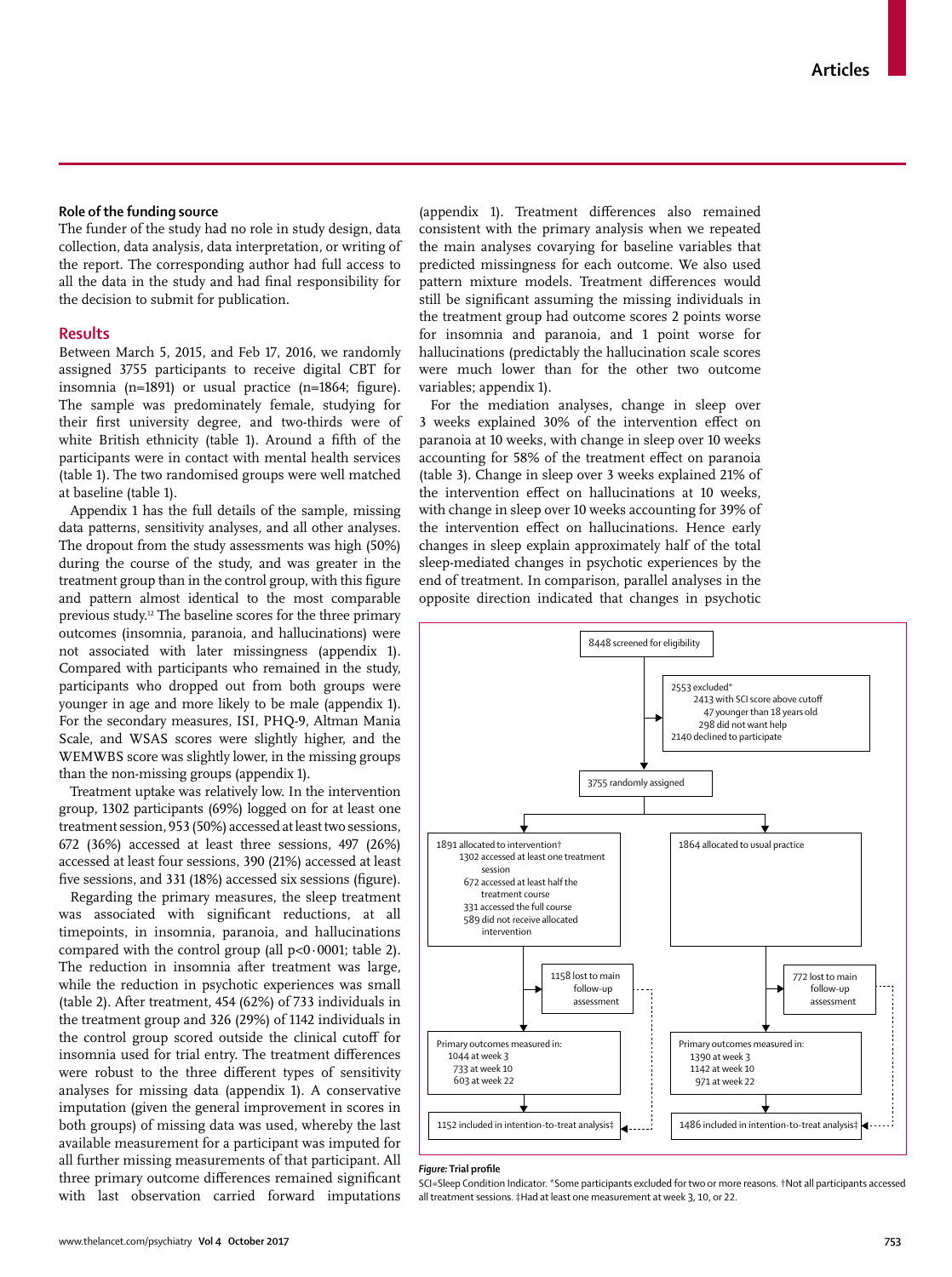|                                           | Control group<br>$(n=1864)$ | <b>Treatment group</b><br>$(n=1891)$ |
|-------------------------------------------|-----------------------------|--------------------------------------|
| Mean age (years)                          | 24.6(7.6)                   | 24.8(7.7)                            |
| Mean total UCAS points                    | 753.0 (517.3)               | 720.8 (456.3)                        |
| Sex                                       |                             |                                      |
| Male                                      | 530 (28%)                   | 513 (27%)                            |
| Female                                    | 1315 (71%)                  | 1361 (72%)                           |
| Other                                     | 19 (1%)                     | 17 (1%)                              |
| Course level                              |                             |                                      |
| Undergraduate                             | 1352 (73%)                  | 1389 (73%)                           |
| Postgraduate                              | 480 (26%)                   | 473 (25%)                            |
| Other                                     | 32 (2%)                     | 29 (2%)                              |
| Ethnic origin                             |                             |                                      |
| White                                     |                             |                                      |
| <b>British</b>                            | 1212 (65%)                  | 1265 (67%)                           |
| Irish                                     | 32(2%)                      | 27(1%)                               |
| Other                                     | 284 (15%)                   | 261 (14%)                            |
| Mixed                                     |                             |                                      |
| White and Caribbean                       | 13 (1%)                     | 11(1%)                               |
| White and African                         | $9(-1%)$                    | 13 (1%)                              |
| White and Asian                           | 31(2%)                      | 27(1%)                               |
| Other                                     | 36(2%)                      | 29 (2%)                              |
| Asian                                     |                             |                                      |
| Indian                                    | 26 (1%)                     | 43 (2%)                              |
| Pakistani                                 | 23 (1%)                     | 22 (1%)                              |
| Bangladeshi                               | $9(-1%)$                    | $7(-1%)$                             |
| Chinese                                   | 95 (5%)                     | 73 (4%)                              |
| Other                                     | 25 (1%)                     | 32 (2%)                              |
| <b>Black</b>                              |                             |                                      |
| African                                   | 26 (1%)                     | 23 (1%)                              |
| Caribbean                                 | 10 (1%)                     | 17(1%)                               |
| Other                                     | $2(-1%)$                    | $3(-1%)$                             |
| Arab                                      | 12 (1%)                     | 14 (1%)                              |
| Other                                     | 19 (1%)                     | 24 (1%)                              |
| Mean insomnia (SCI-8) score               | 10.1(4.3)                   | 9.9(4.3)                             |
| Mean paranoia (GPTS) score                | 24.8(11.6)                  | 25.4(11.9)                           |
| Mean hallucinations (SPEQ) score          | 5.3(6.9)                    | 5.3(6.4)                             |
| Mean insomnia (SCI-9) score               | 12.1(4.9)                   | 11.9(4.8)                            |
| Mean insomnia (ISI) score                 | 15.3(4.0)                   | 15.4(3.9)                            |
| Mean nightmares (DDNSI) score             | 8.1(8.2)                    | 7.7(7.8)                             |
| Mean prodromal psychosis<br>(PQ-16) score | 4.9(3.4)                    | 4.8 (3.3)                            |
| Mean depression (PHQ-9) score             | 12.7(5.9)                   | 12.9(5.8)                            |
| Mean anxiety (GAD-7) score                | 9.0(5.6)                    | 9.4(5.6)                             |
| (Table 1 continues in next column)        |                             |                                      |

experiences explained a much smaller percentage of variation in improvements in sleep. Specifically, when paranoia and hallucination outcomes at 3 weeks were set as the mediators and the sleep outcome at 10 weeks as the main outcome, paranoia symptoms mediated

|                                                                                                                                                                                                                                                                                                                                                                                                                                                                                     | Control group<br>$(n=1864)$ | Treatment group<br>$(n=1891)$ |  |  |  |  |
|-------------------------------------------------------------------------------------------------------------------------------------------------------------------------------------------------------------------------------------------------------------------------------------------------------------------------------------------------------------------------------------------------------------------------------------------------------------------------------------|-----------------------------|-------------------------------|--|--|--|--|
| (Continued from previous column)                                                                                                                                                                                                                                                                                                                                                                                                                                                    |                             |                               |  |  |  |  |
| Mean mania (Altman) score                                                                                                                                                                                                                                                                                                                                                                                                                                                           | 3.5(3.0)                    | 3.5(3.0)                      |  |  |  |  |
| Mean functioning (WSAS) score                                                                                                                                                                                                                                                                                                                                                                                                                                                       | 17.7(7.6)                   | 17.6(7.6)                     |  |  |  |  |
| Mean wellbeing (WEMWBS) score                                                                                                                                                                                                                                                                                                                                                                                                                                                       | 37.9(8.8)                   | 37.8(8.5)                     |  |  |  |  |
| Ultra-high risk of psychosis (PQ-16) cutoff ( $\geq 6$ )                                                                                                                                                                                                                                                                                                                                                                                                                            |                             |                               |  |  |  |  |
| Above                                                                                                                                                                                                                                                                                                                                                                                                                                                                               | 706 (38%)                   | 711 (38%)                     |  |  |  |  |
| Below                                                                                                                                                                                                                                                                                                                                                                                                                                                                               | 1158 (62%)                  | 1180 (62%)                    |  |  |  |  |
| Depressive disorder (PHQ-9) cutoff (≥10)                                                                                                                                                                                                                                                                                                                                                                                                                                            |                             |                               |  |  |  |  |
| Above                                                                                                                                                                                                                                                                                                                                                                                                                                                                               | 1238 (66%)                  | 1286 (68%)                    |  |  |  |  |
| Below                                                                                                                                                                                                                                                                                                                                                                                                                                                                               | 626 (34%)                   | 605 (32%)                     |  |  |  |  |
| Anxiety disorder (GAD-7) cutoff (≥10)                                                                                                                                                                                                                                                                                                                                                                                                                                               |                             |                               |  |  |  |  |
| Above                                                                                                                                                                                                                                                                                                                                                                                                                                                                               | 781 (42%)                   | 880 (47%)                     |  |  |  |  |
| <b>Below</b>                                                                                                                                                                                                                                                                                                                                                                                                                                                                        | 1083 (58%)                  | 1011 (53%)                    |  |  |  |  |
| Mania disorder (Altman) score cutoff (≥6)                                                                                                                                                                                                                                                                                                                                                                                                                                           |                             |                               |  |  |  |  |
| Above                                                                                                                                                                                                                                                                                                                                                                                                                                                                               | 422 (23%)                   | 413 (22%)                     |  |  |  |  |
| <b>Below</b>                                                                                                                                                                                                                                                                                                                                                                                                                                                                        | 1442 (77%)                  | 1478 (78%)                    |  |  |  |  |
| Contact with mental health services                                                                                                                                                                                                                                                                                                                                                                                                                                                 |                             |                               |  |  |  |  |
| Yes                                                                                                                                                                                                                                                                                                                                                                                                                                                                                 | 328 (18%)                   | 346 (18%)                     |  |  |  |  |
| No                                                                                                                                                                                                                                                                                                                                                                                                                                                                                  | 1536 (82%)                  | 1545 (82%)                    |  |  |  |  |
| Any psychiatric diagnosis                                                                                                                                                                                                                                                                                                                                                                                                                                                           |                             |                               |  |  |  |  |
| Yes                                                                                                                                                                                                                                                                                                                                                                                                                                                                                 | 590 (32%)                   | 641 (34%)                     |  |  |  |  |
| <b>No</b>                                                                                                                                                                                                                                                                                                                                                                                                                                                                           | 1274 (68%)                  | 1250 (66%)                    |  |  |  |  |
| Previous diagnosis of a sleep disorder                                                                                                                                                                                                                                                                                                                                                                                                                                              |                             |                               |  |  |  |  |
| Yes                                                                                                                                                                                                                                                                                                                                                                                                                                                                                 | 93 (5%)                     | 96 (5%)                       |  |  |  |  |
| No                                                                                                                                                                                                                                                                                                                                                                                                                                                                                  | 1771 (95%)                  | 1795 (95%)                    |  |  |  |  |
| Any psychiatric medication                                                                                                                                                                                                                                                                                                                                                                                                                                                          |                             |                               |  |  |  |  |
| Yes                                                                                                                                                                                                                                                                                                                                                                                                                                                                                 | 433 (23%)                   | 460 (24%)                     |  |  |  |  |
| <b>No</b>                                                                                                                                                                                                                                                                                                                                                                                                                                                                           | 1431 (77%)                  | 1431 (76%)                    |  |  |  |  |
| Specific medication for a sleep disorder                                                                                                                                                                                                                                                                                                                                                                                                                                            |                             |                               |  |  |  |  |
| Yes                                                                                                                                                                                                                                                                                                                                                                                                                                                                                 | 51 (3%)                     | 55 (3%)                       |  |  |  |  |
| No                                                                                                                                                                                                                                                                                                                                                                                                                                                                                  | 1813 (97%)                  | 1836 (97%)                    |  |  |  |  |
| Psychological therapy                                                                                                                                                                                                                                                                                                                                                                                                                                                               |                             |                               |  |  |  |  |
| Yes                                                                                                                                                                                                                                                                                                                                                                                                                                                                                 | 146 (8%)                    | 135 (7%)                      |  |  |  |  |
| No                                                                                                                                                                                                                                                                                                                                                                                                                                                                                  | 1718 (92%)                  | 1756 (93%)                    |  |  |  |  |
| Data are mean (SD) or n (%). UCAS=Universities and Colleges Admissions Service.<br>SCI-8=Sleep Condition Indicator 8-item version. GPTS=Green et al Paranoid<br>Thought Scales. SPEQ=Specific Psychotic Experiences Questionnaire.<br>SCI-9=SCI 9-item version. ISI=Insomnia Severity Index. DDNSI=Disturbing Dream<br>and Nightmare Severity Index. PQ-16=Prodromal Questionnaire 16-item version.<br>PHQ-9=Patient Health Questionnaire 9-item version. GAD-7=Generalised Anxiety |                             |                               |  |  |  |  |

WEMWBS=Warwick–Edinburgh Mental Wellbeing Scale.

Disorder 7-item version. WSAS=Work and Social Adjustment Scale.

*Table 1:* **Baseline characteristics**

just 3·8% of change in sleep and hallucinations mediated 3·4% of change in sleep. These outcomes lend further support to the causal pathway hypothesis proposed in this study.

The large improvement in insomnia is confirmed with the ISI assessment (table 4). The sleep treatment also led to improvements in depression, and improvements in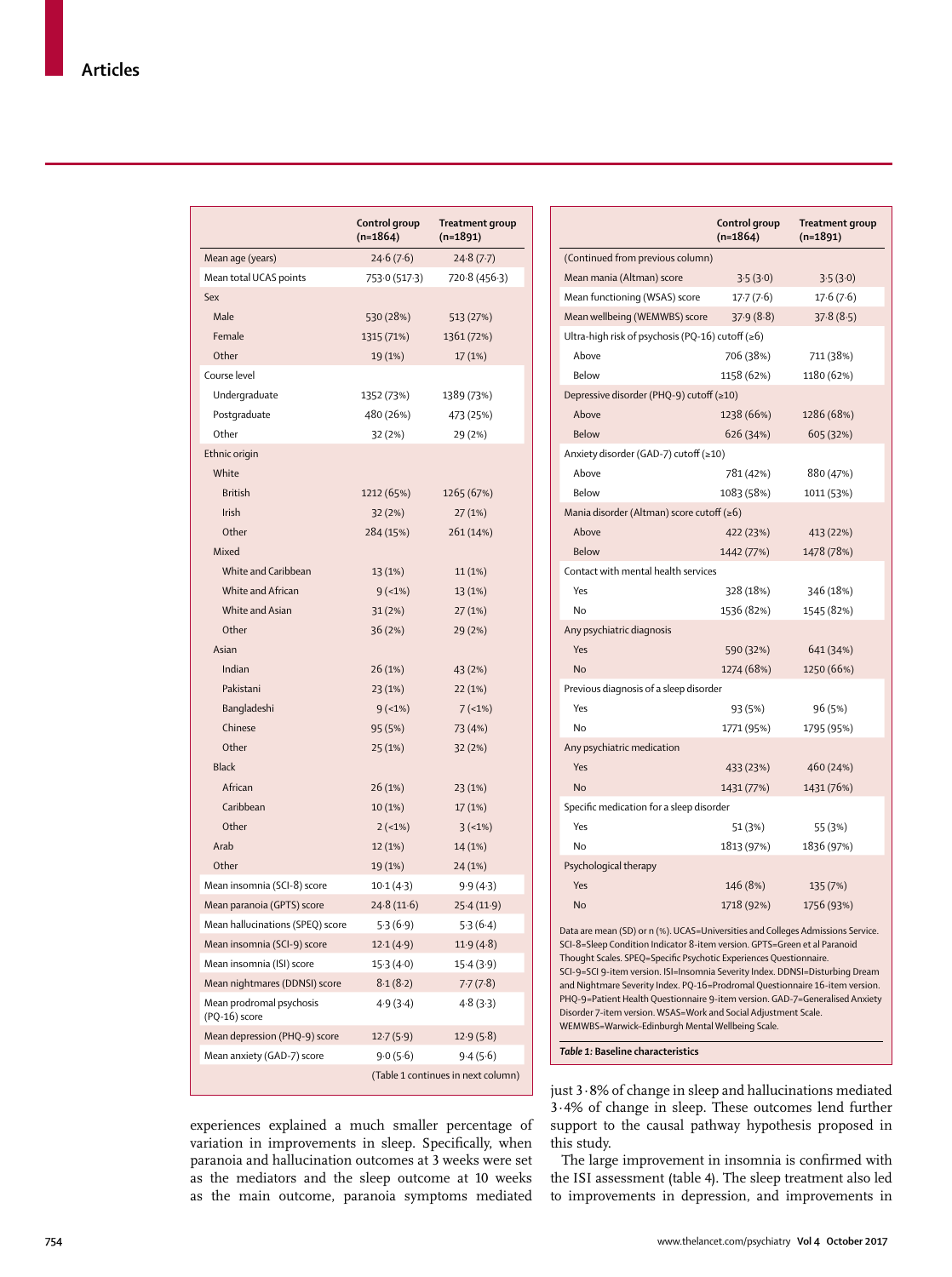|         | Insomnia (SCI-8)<br>Paranoia (GPTS) |                 |                                                  |          | Hallucinations (SPEQ) |                   |                                                    |          |                |                 |                                                     |          |
|---------|-------------------------------------|-----------------|--------------------------------------------------|----------|-----------------------|-------------------|----------------------------------------------------|----------|----------------|-----------------|-----------------------------------------------------|----------|
|         | Unadjusted mean                     |                 | Adjusted difference*<br>(95% CI), d <sup>+</sup> | p value* |                       | Unadjusted mean   | Adjusted difference*<br>$(95%$ CI), d <sup>+</sup> | p value* |                | Unadjusted mean | Adjusted difference*<br>$(95% CI)$ , d <sup>+</sup> | p value* |
|         | Control                             | Treatment       |                                                  |          |                       | Control Treatment |                                                    |          | Control        | Treatment       |                                                     |          |
| Week 3  | 12.34<br>(5.85)                     | 14.96<br>(5.80) | $2.62$ (2.19 to 3.06),<br>0.61                   | < 0.0001 | 24.63<br>(11.82)      | 22.61<br>(9.89)   | $-1.81$ ( $-2.49$ to $-1.13$ ),<br>0.15            | < 0.0001 | 5.06<br>(6.89) | 4.06<br>(5.84)  | $-0.79$ ( $-1.15$ to $-0.42$ ),<br>0.12             | < 0.0001 |
| Week 10 | 13.31<br>(6.45)                     | 18.08<br>(6.66) | 4.78 (4.29 to 5.26),<br>1.11                     | < 0.0001 | 23.84<br>(12.16)      | 21.06<br>(9.08)   | $-2.22$ ( $-2.98$ to $-1.45$ ),<br>0.19            | < 0.0001 | 4.89<br>(7.24) | 3.12<br>(5.12)  | $-1.58$ ( $-1.98$ to $-1.18$ ),<br>0.24             | < 0.0001 |
| Week 22 | 14.43<br>(6.71)                     | 19.27<br>(7.13) | $4.81(4.29 \text{ to } 5.33)$ ,<br>1.12          | < 0.0001 | 23.84<br>(12.68)      | 20.75<br>(9.19)   | $-2.78$ ( $-3.60$ to $-1.96$ ),<br>0.24            | < 0.0001 | 4.71<br>(7.43) | 2.87<br>(5.45)  | $-1.56$ ( $-1.99$ to $-1.14$ ),<br>0.23             | < 0.0001 |

Data are mean (SD). At week 3, 1398 participants were in the control group and 1044 participants were in the treatment group. At week 10, 1142 participants were in the control group and 733 participants were in the treatment group. At week 22, 971 participants were in the control group and 603 participants were in the treatment group. SCI-8=Sleep Condition Indicator 8-item version. GPTS=Green et al Paranoid Thought Scales. SPEQ=Specific Psychotic Experiences Questionnaire. \*Linear mixed effects model adjusted for gender, student status, week, and interaction of week with randomisation, and including a random effect for student within university. Covariance matrix of within subject measurements was unstructured. †d is standardised effect size (Cohen's d).

*Table 2:* **Primary outcome results**

| <b>Total effect</b>                      |          | Direct effect                  |          | Indirect effect                |          | Percentage<br>mediated |
|------------------------------------------|----------|--------------------------------|----------|--------------------------------|----------|------------------------|
| Effect size (95% CI)                     | p value  | Effect size (95% CI)           | p value  | Effect size (95% CI)           | p value  |                        |
| Paranoia (GPTS) outcome at week 10       |          |                                |          |                                |          |                        |
| $-2.27$ ( $-3.03$ to $-1.51$ )           | < 0.0001 | $-1.85$ ( $-2.66$ to $1.04$ )  | < 0.0001 | $-0.67$ ( $-0.86$ to $-0.48$ ) | < 0.0001 | 29.5%                  |
| $-2.27$ ( $-3.03$ to $-1.51$ )           | < 0.0001 | $-0.97$ ( $-1.80$ to $-0.14$ ) | < 0.0001 | $-1.31(-1.60$ to $-1.02$ )     | < 0.0001 | 57.8%                  |
| Hallucinations (SPEQ) outcome at week 10 |          |                                |          |                                |          |                        |
| $-1.60$ ( $-2.00$ to $-1.20$ )           | < 0.0001 | $-1.36$ ( $-1.79$ to $-0.94$ ) | < 0.0001 | $-0.33$ ( $-0.43$ to $-0.23$ ) | < 0.0001 | 20.7%                  |
| $-1.60$ ( $-2.00$ to $-1.20$ )           | < 0.0001 | $-0.90$ ( $-1.34$ to $-0.46$ ) | < 0.0001 | $-0.62$ ( $-0.78$ to $-0.46$ ) | < 0.0001 | 38.6%                  |
|                                          |          |                                |          |                                |          |                        |

Total n=1718. GPTS=Green et al Paranoid Thought Scales. SCI-8=Sleep Condition Indicator 8-item version. SPEQ=Specific Psychotic Experiences Questionnaire. \*Outcome and mediators modelled by means of linear mixed effects models and the total, direct, and indirect effects determined using the Baron and Kenny31 approach. The effect size is the adjusted treatment difference (ie, non-standardised treatment difference).

*Table 3:* **Mediation analysis\* results**

anxiety, prodromal symptoms, nightmares, psychological wellbeing, and functioning, and all these improvements were maintained over time (tables 4, 5). Those participants randomised to the sleep treatment were also less likely to meet criteria over the course of the trial for a depressive episode, anxiety disorder, or ultra-high risk of psychosis (table 5). However, contact with mental health services did not differ between groups (table 5). Furthermore, the sleep treatment led to a small, sustained increase in symptoms of mania (table 5). With the sleep treatment, a greater risk also existed of meeting criteria for a manic episode (table 5). No adverse events were reported to the trial team.

## **Discussion**

We aimed to investigate the effects on mental health of the reduction of sleep difficulties. The first necessary stage was for the intervention to reduce insomnia, which was achieved. A large effect size reduction was found with the digital CBT intervention in a large student population. But we designed the trial to establish the consequent effects on psychotic experiences. To our knowledge, the OASIS trial is the largest randomised controlled trial of a psychological intervention for a mental health problem. Students randomly assigned to the sleep intervention showed small, sustained reductions in paranoia and hallucinations, suggesting that disrupted sleep has a contributory causal role in the occurrence of these psychotic experiences in a specific population of young adults. The mediation analyses supported this interpretation—eg, improvements in sleep accounted for almost 60% of the change in paranoia after treatment. Insomnia might not be the largest cause of psychotic experiences but it is not an epiphenomenon. Hence, this study adds to our understanding of the causes of psychotic experiences and might indicate a promising route into the early treatment of some psychotic problems.

The focus on a sleep intervention in a young adult population is important. Young people with incipient disorders might be very reluctant to seek help for psychiatric problems. Trouble sleeping is a common complaint with little stigma. Hence, it provides a much more acceptable focus for a first step in a care pathway. The digital sleep treatment gave added benefits. Depression in particular, but also anxiety, psychological wellbeing, nightmares, and perceived functioning all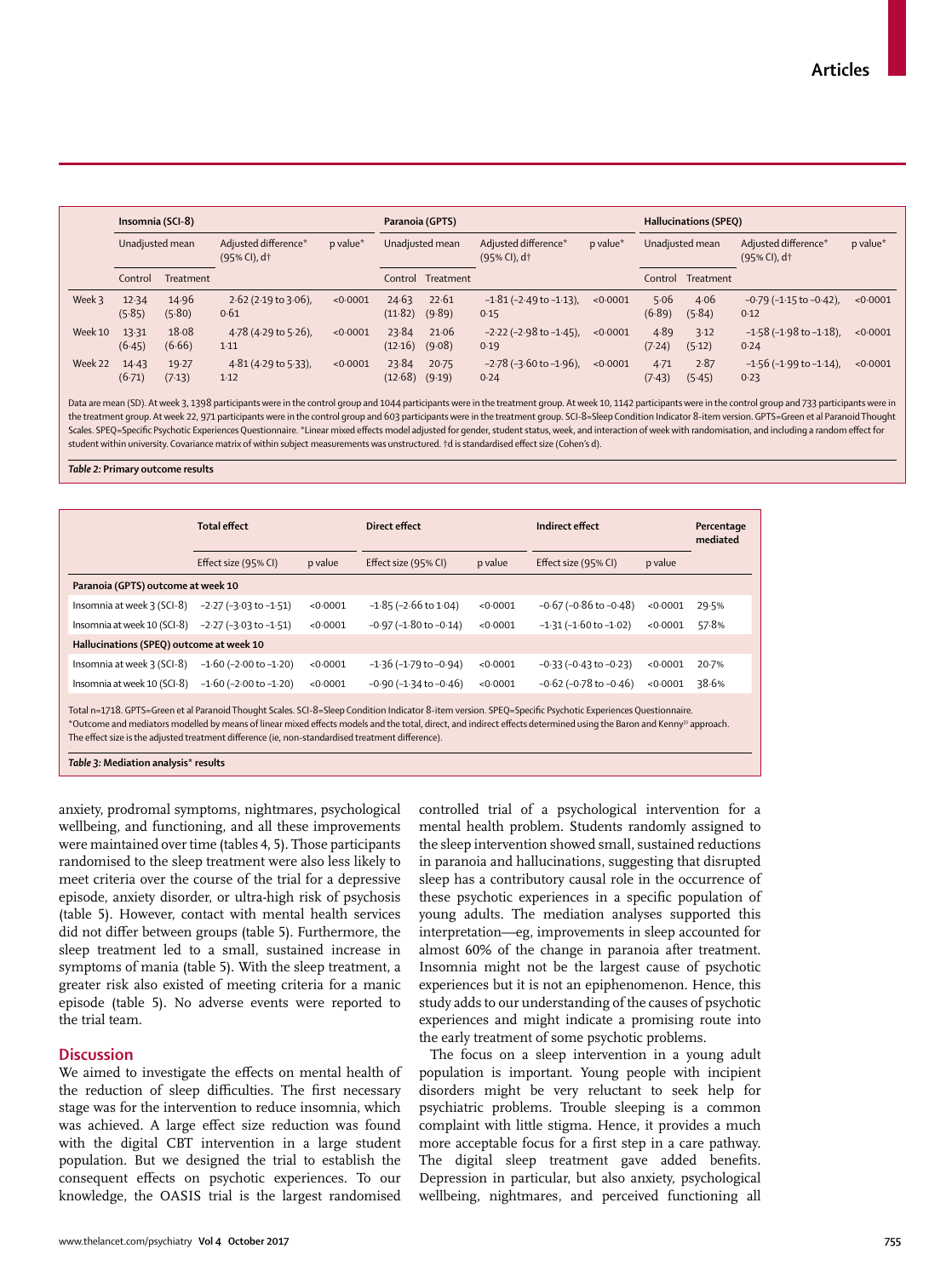|                             | Unadjusted mean |               | Adjusted difference*<br>(95% CI), dt | p value  |
|-----------------------------|-----------------|---------------|--------------------------------------|----------|
|                             | Control‡        | Treatment     |                                      |          |
| Insomnia (ISI)              |                 |               |                                      |          |
| Week 10                     | 12.95(5.27)     | 9.23(5.18)    | $-3.72$ ( $-4.16$ to $-3.29$ ), 0.94 | < 0.0001 |
| <b>Week 22‡</b>             | 12.17(5.29)     | 8.62(5.48)    | $-3.40$ ( $-3.87$ to $-2.93$ ), 0.86 | < 0.0001 |
| <b>Nightmares (DDNSI)</b>   |                 |               |                                      |          |
| Week 10                     | 7.35(7.85)      | 5.47(6.91)    | $-1.63$ ( $-2.16$ to $-1.10$ ), 0.20 | < 0.0001 |
| <b>Week 22#§</b>            | 7.32(7.93)      | 5.09(6.66)    | $-1.84$ ( $-2.41$ to $-1.26$ ), 0.23 | < 0.0001 |
| Prodromal psychosis (PQ-16) |                 |               |                                      |          |
| Week 10                     | 4.35(3.71)      | 3.37(3.29)    | $-0.81$ ( $-1.03$ to $-0.60$ ), 0.24 | < 0.0001 |
| Week 22                     | 4.05(3.83)      | 3.14(3.24)    | -0.74 (-0.98 to -0.51), 0.22         | < 0.0001 |
| Depression (PHQ-9)          |                 |               |                                      |          |
| Week 10                     | 11.27(6.72)     | 8.44(6.16)    | $-2.83$ ( $-3.30$ to $-2.35$ ), 0.48 | < 0.0001 |
| Week 22                     | 10.34(6.79)     | 8.00(6.54)    | $-2.44$ ( $-2.95$ to $-1.94$ ), 0.42 | < 0.0001 |
| Anxiety (GAD-7)             |                 |               |                                      |          |
| Week 10                     | 8.35(6.06)      | 6.53(5.40)    | $-1.86$ ( $-2.29$ to $-1.43$ ), 0.33 | < 0.0001 |
| Week 22                     | 7.67(6.10)      | 6.14(5.41)    | $-1.56$ ( $-2.01$ to $-1.10$ ), 0.28 | < 0.0001 |
| Mania (Altman)              |                 |               |                                      |          |
| Week 10                     | 2.97(3.03)      | 3.77(3.33)    | 0.93 (0.67 to 1.19), -0.31           | < 0.0001 |
| Week 22                     | 2.92(3.06)      | 3.57(3.41)    | 0.75 (0.46 to 1.03), -0.25           | < 0.0001 |
| <b>Functioning (WSAS)</b>   |                 |               |                                      |          |
| Week 10                     | 15.92 (8.89)    | 11.43(8.37)   | $-4.36$ ( $-5.03$ to $-3.69$ ), 0.58 | < 0.0001 |
| Week 22                     | 14.92 (9.17)    | 10.25(8.30)   | $-4.33$ ( $-5.05$ to $-3.62$ ), 0.57 | < 0.0001 |
| <b>Wellbeing (WEMWBS)</b>   |                 |               |                                      |          |
| Week 10                     | 38.73 (9.78)    | 40.92 (9.63)  | 2.47 (1.72 to 3.22), 0.29            | < 0.0001 |
| Week 22                     | 39.63 (10.19)   | 42.12 (10.36) | 2.78 (1.97 to 3.60), 0.32            | < 0.0001 |

Data are mean (SD). ISI=Insomnia Severity Index. DDNSI=Disturbing Dream and Nightmare Severity Index. PQ-16=Prodromal Questionnaire 16-item version. PHQ-9=Patient Health Questionnaire 9-item version. GAD-7=Generalised Anxiety Disorder 7-item version. WSAS=Work and Social Adjustment Scale. WEMWBS=Warwick–Edinburgh Mental Wellbeing Scale. \*Linear mixed effects model adjusted for gender, student status, week, and interaction of week with randomisation, and including a random effect for student within university. Covariance matrix of within subject measurements was unstructured. †d is standardised effect size (Cohen's d). ‡1142 participants in the control group at week 10 and 971 participants at week 22, except for 970 participants for insomnia (ISI) and 963 participants for nightmares (DDNSI) at week 22. §733 participants in the treatment group at week 10 and 603 participants at week 22, except for 599 participants for nightmares (DDNSI) at week 22.

*Table 4:* **Secondary outcome results**

improved. The effects on anxiety and depression are consistent with the results of a meta-analysis.<sup>33</sup> Participants who received the sleep treatment in the trial were less likely to report symptoms at a level that met criteria for ultra-high risk of psychosis, depression, or anxiety disorder. At baseline, the frequency of positive screens for psychosis risk with the Prodromal Questionnaire was high, similar to the risk found with this questionnaire for adolescents referred to treatment services;<sup>34</sup> this high rate will reflect the well established associations of sleep difficulties with psychotic experiences<sup>2,3,7,8</sup> (ie, that participants have been selected for insomnia and therefore will score higher on psychosis measures), and also the limitations of brief self-report questionnaires for assessing psychosis risk. However, in the trial, sleep treatment did not affect contact with mental health services. Most participants were not in contact with these services so a longer follow-up period

|                                                                                                                                                                                                                                          | Adjusted odds ratio*<br>(95% CI) | p value  |  |  |  |  |
|------------------------------------------------------------------------------------------------------------------------------------------------------------------------------------------------------------------------------------------|----------------------------------|----------|--|--|--|--|
| Ultra-high risk of psychosis (PQ-16)                                                                                                                                                                                                     |                                  |          |  |  |  |  |
| Week 10                                                                                                                                                                                                                                  | $0.26$ (0.15 to $0.46$ )         | < 0.0001 |  |  |  |  |
| Week 22                                                                                                                                                                                                                                  | 0.33 (0.18 to 0.59)              | 0.00026  |  |  |  |  |
| Mania (Altman)                                                                                                                                                                                                                           |                                  |          |  |  |  |  |
| Week 10                                                                                                                                                                                                                                  | 2.01 (1.48 to 2.73)              | < 0.0001 |  |  |  |  |
| Week 22                                                                                                                                                                                                                                  | 1.89 (1.34 to 2.66)              | 0.00027  |  |  |  |  |
| Depressive disorder (PHQ-9)                                                                                                                                                                                                              |                                  |          |  |  |  |  |
| Week 10                                                                                                                                                                                                                                  | 0.21 (0.14 to 0.32)              | < 0.0001 |  |  |  |  |
| Week 22                                                                                                                                                                                                                                  | 0.32 (0.21 to 0.48)              | < 0.0001 |  |  |  |  |
| Anxiety disorder (GAD-7)                                                                                                                                                                                                                 |                                  |          |  |  |  |  |
| Week 10                                                                                                                                                                                                                                  | $0.32(0.21 \text{ to } 0.48)$    | < 0.0001 |  |  |  |  |
| Week 22                                                                                                                                                                                                                                  | 0.42 (0.27 to 0.64)              | < 0.0001 |  |  |  |  |
| <b>Contacted mental health services</b>                                                                                                                                                                                                  |                                  |          |  |  |  |  |
| Week 10                                                                                                                                                                                                                                  | 1.19 (0.70 to 2.04)              | 0.52     |  |  |  |  |
| Week 22                                                                                                                                                                                                                                  | 0.98 (0.55 to 1.75)              | 0.94     |  |  |  |  |
| Mental health diagnosis                                                                                                                                                                                                                  |                                  |          |  |  |  |  |
| Week 10                                                                                                                                                                                                                                  | 1.33 (0.75 to 2.37)              | 0.33     |  |  |  |  |
| Week 22                                                                                                                                                                                                                                  | $1.43(0.78 \text{ to } 2.63)$    | 0.25     |  |  |  |  |
| Psychiatric medication                                                                                                                                                                                                                   |                                  |          |  |  |  |  |
| Week 10                                                                                                                                                                                                                                  | $0.77$ (0.47 to 1.26)            | 0.30     |  |  |  |  |
| Week 22                                                                                                                                                                                                                                  | 0.96 (0.58 to 1.59)              | 0.86     |  |  |  |  |
| Psychological therapy                                                                                                                                                                                                                    |                                  |          |  |  |  |  |
| Week 10                                                                                                                                                                                                                                  | $1.27(0.48 \text{ to } 3.35)$    | 0.63     |  |  |  |  |
| Week 22                                                                                                                                                                                                                                  | $0.41(0.11$ to $1.58)$           | 0.20     |  |  |  |  |
| 1142 participants in the control group at week 10 and 971 participants at<br>week 22.733 participants in the treatment group at week 10 and 603 participants<br>at week 22. PQ-16=Prodromal Questionnaire 16-item version. PHQ-9=Patient |                                  |          |  |  |  |  |

Health Questionnaire 9-item version. GAD-7=Generalised Anxiety Disorder 7-item version. \*Logistic mixed effects model adjusted for gender, student status, week, and interaction of week with randomisation, and including a random effect for student within university. Covariance matrix of within subject measurements was unstructured.

*Table 5:* **Secondary dichotomous outcome results**

might be needed to truly test such effects. Furthermore, manic symptoms associated with the sleep treatment increased. This outcome might be due to an actual increase in problematic manic symptoms or it might simply reflect the overall increase in psychological wellbeing in the sample since the questionnaire domains concern cheerfulness, self-confidence, reduced need for sleep, increase in amount of activity, and talkativeness. The Altman scale has been found to correlate poorly with self-ratings of elation.<sup>35</sup>

Are the study results generalisable beyond a student population? We consider that the results are likely to apply to the wider adult population. We used a treatment developed for adults, which was not modified for students. The large treatment reduction in insomnia for the students is very similar to that found in trials with general adult populations,<sup>10,11,36</sup> while previous studies<sup>36,37</sup> with community samples have shown self-help sleep treatment to reduce anxiety and depression. Nonetheless, only a direct comparison in a trial can definitively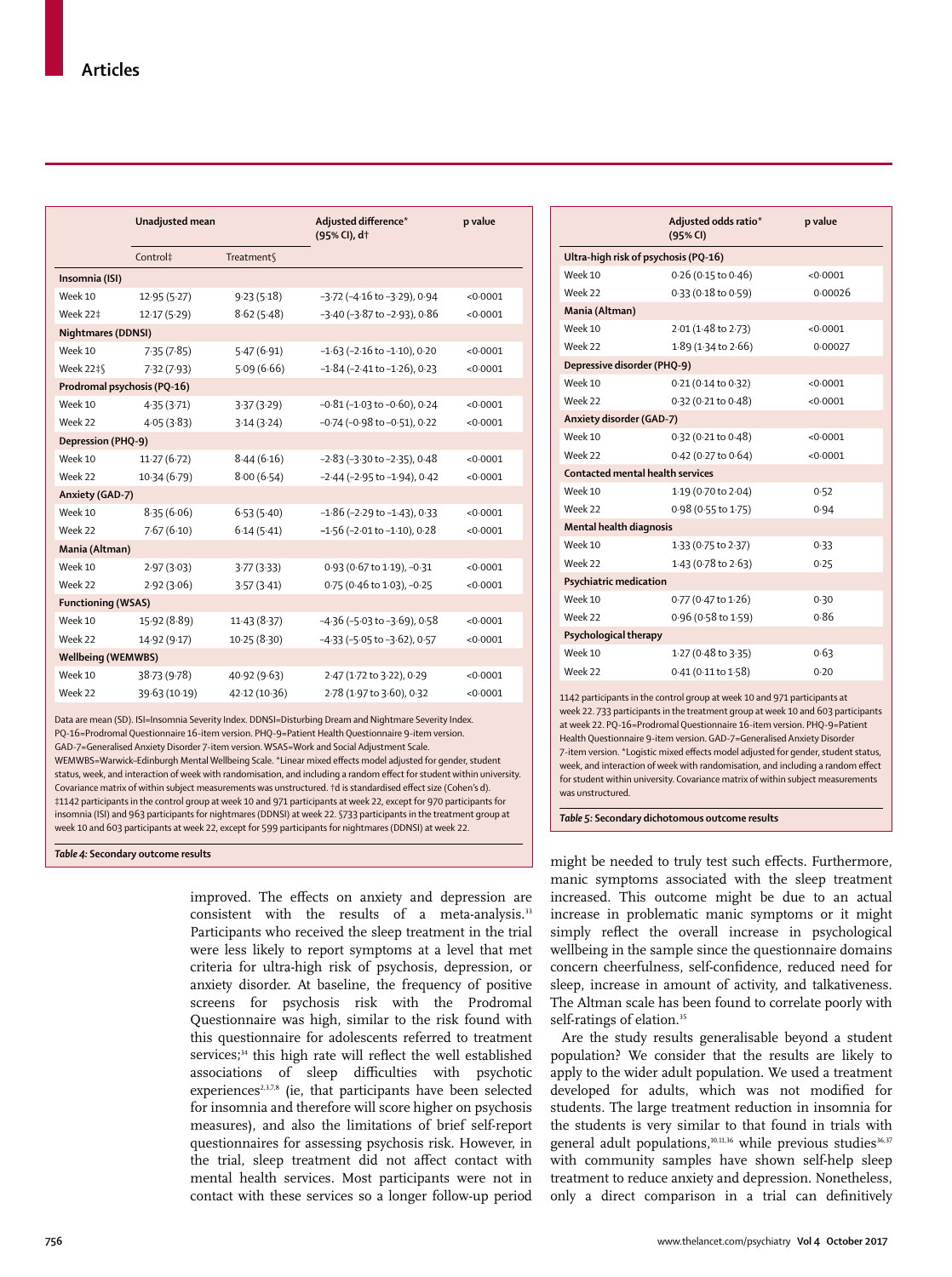determine the generalisablilty of our findings. Although not the primary objective of the study, the trial does indicate that the provision of internet-delivered CBT for insomnia to university students is likely to lead to reductions overall in insomnia, and smaller reductions in a number of other mental health symptoms, with benefits for positive psychological wellbeing too. Tailoring of the intervention specifically for this population could enhance engagement and outcome effects. Support to complete the intervention might well be helpful too.

Several limitations exist in the study. First, the study relied on self-report questionnaires, albeit validated in their development against clinical interviews. Similar change captured in rater-assessed measures would have strengthened confidence in the study results. Second, the samples tested were predominately in the nonclinical range of psychotic experiences, restricting the conclusions to the less severe end of the psychosis spectrum. Third, the participants were self-selecting in responding to the invitation, which will have affected the representativeness of the sample. However, access to the study was via an Internet webpage, which is a simpler process than obtaining treatment from clinical services. The whole study could be completed in the privacy of the home, which means that far fewer barriers existed to participation than conventional patient trials. Fourth, the extent to which the results will generalise to the rest of the population is not known. Even within the student population, we do not know the representativeness of the participants. Fifth, bias in the outcome results will have been introduced because of the high dropout rate, especially in the treatment group, which is similar to comparable online studies.<sup>12</sup> The results did remain robust against conservative assumptions in the sensitivity analyses about those participants who dropped out, but it is notable that treatment effects were greater for those participants who completed the sleep treatment. Finally, the causal argument rests on the plausible assumption that the sleep treatment first changes the occurrence of insomnia, since that was the topic of the intervention, but the mediation analyses in this trial based on week 10 outcomes cannot fully capture the temporal order of changes or rule out reverse causation. We were able to show a significant amount of mediation based on the week 3 insomnia score as a mediator, while evidence for reverse causation was weak, which does follow the predicted temporal causal pathway. In reality, it is difficult in a clinical trial to capture potential temporal changes between mediator and outcomes, since improvements in paranoia and hallucinations are likely to closely parallel the improvement in sleep.

This work can be taken forward in several possible ways. Determination of the mechanisms linking insomnia to psychotic experiences will shed further light on the causes of psychosis and potentially enable treatment improvement.3,13 Of great clinical interest will be the evaluation of the effects of improving sleep for patients attending clinical services with ultra-high risk of psychosis, or established clinical psychotic experiences, or at the early stages of relapse. Our experience is that patients with psychosis value their sleep difficulties being appropriately addressed, that this enhances engagement with other treatments, and that better sleep can contribute to a reduction in psychotic experiences. Furthermore, a gap exists in mental health services regarding intervention for early, relatively non-specific presentations, and proper sleep treatment might provide a sensible first response. Overall, this trial indicates the importance of sleep difficulties for mental health in the general population and the need for a reconsideration in clinical services of the priority given to improving sleep.

#### **Contributors**

DFr was the chief investigator, conceived the study, led the design, and drafted the paper. BS was the trial coordinator and contributed to the design. GMG conceived the study and contributed to the design. L-MY contributed to the design and was responsible for the main statistical outcome analyses. AN carried out the trial analyses. PJH conceived the study and contributed to the design. RE oversaw the statistical mediation analysis. AIL was responsible for the digital therapy programme. VW was responsible for the computer programming that carried out the screening, assessments, and links to the digital intervention. RGF contributed to the design of the trial. CHi was responsible for the development and coordination of the underlying True Colours platform. CAE conceived the study, contributed to the design, and was responsible for the digital therapy programme. Other authors led the research at their university site. All authors commented upon and approved the final manuscript.

#### **Declaration of interests**

DFr reports grants from Wellcome Trust, non-financial support (provision of the sleep treatment for the OASIS trial) from Sleepio, and grants from the UK National Institute of Health Research (NIHR), during the conduct of the study, and personal fees from Oxford Virtual Reality, a University of Oxford spin-out company, outside the submitted work. BS reports grants from Wellcome Trust, during the conduct of the study, and personal fees from Big Health Ltd, outside the submitted work. GMG reports personal fees from Servier, Lundbeck and Otsuka, Takeda, Merck, Medscape, Pfizer, P1vital, Compass Pathways, Shire, Angelini Spa, and Allergan, outside the submitted work. PJH reports grants from the Wellcome Trust and Medical Research Council, during the conduct of the study. The position of AIL at the University of Oxford is funded by Big Health Ltd. AIL reports non-financial support and other from Big Health Ltd, during the conduct of the study, and personal fees, non-financial support, and other from Big Health Ltd, outside the submitted work. CHi reports grants from Roche and Eli Lilly, outside the submitted work. AG reports grants from NIHR HTA Grant Number 13/15/04, outside the submitted work. PK reports research grant funding from NIHR and the Economic and Social Research Council. SJ reports research grant funding from NIHR outside the submitted work. PK is Vice President of the British Psychological Society. AMG reports grants from NIHR Maudsley Biomedical Research Centre, outside the submitted work, and is writing a book on sleep to be published by Bloomsbury Sigma. AMG has provided guidance and educational content for the [Pediatric Sleep Council website](https://www.babysleep.com); a freely available educational website providing tips to help with sleep in babies and young children. The website is partially supported by Johnson and Johnson, but they do not have any influence over content and do not advertise on it. AMG contributes to the *British Broadcasting Corporation Focus* magazine. CAE is a co-founder and Chief Medical Officer of the digital cognitive behavioural therapy for an insomnia programme (Sleepio/Big Health Ltd) and reports other from Big Health Ltd, during the conduct of the study, and other from Big Health Ltd and personal fees from Warnford Wellness, outside the submitted work. CAE has a US patent issued: serial number 14/172, 347, Interactive System for Sleep Improvement; docket number HAME-001. All other authors declare no competing interests.

For the **Pediatric Sleep Council website** see https://www.babysleep.com